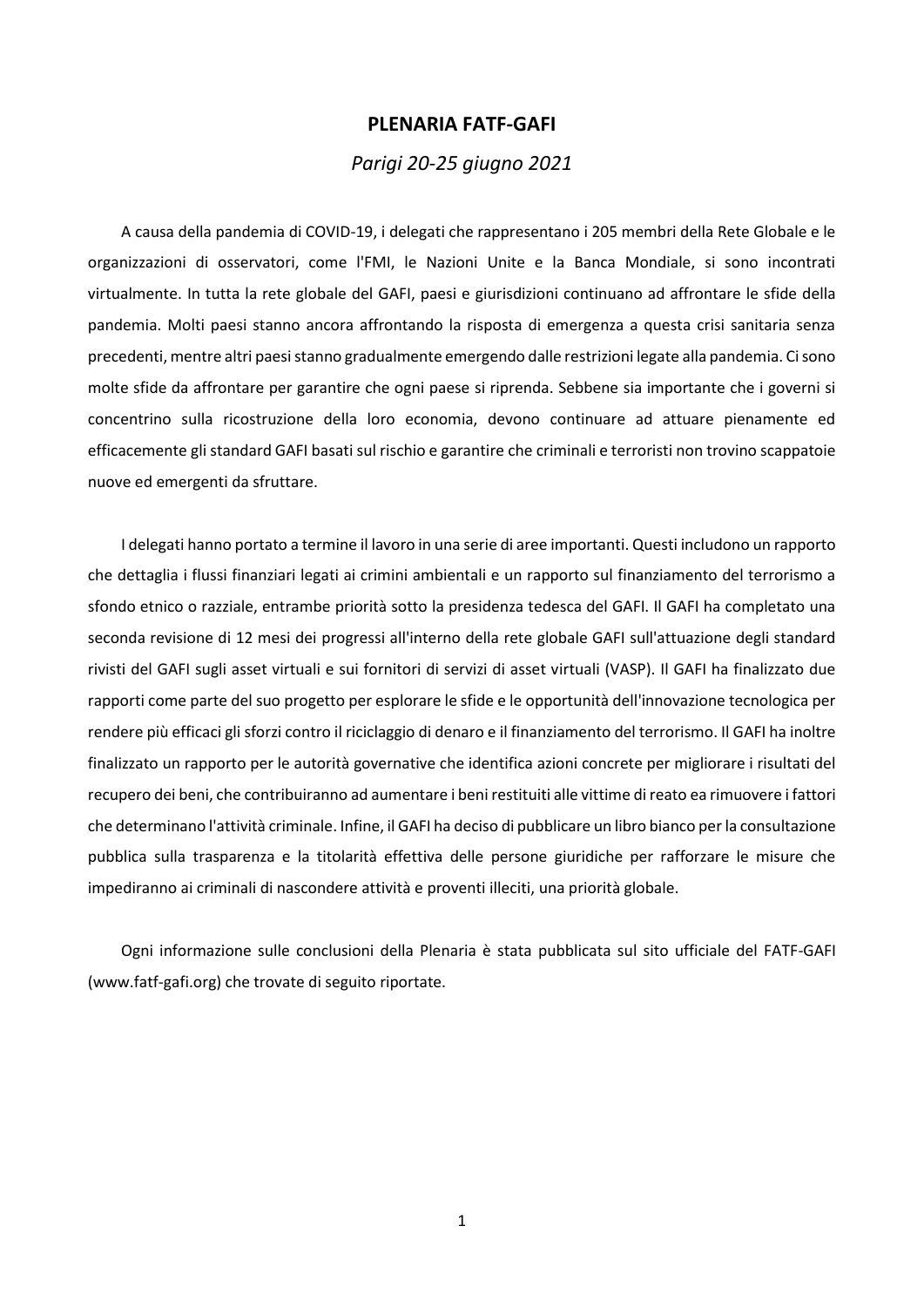

*Paris, 25 June 2021*- The fourth Plenary of the FATF under the German Presidency of Dr. Marcus Pleyer took place on 21-25 June.

Due to the continuing COVID-19 pandemic, delegates representing the 205 members of the Global Network and observer organisations, such as the IMF, the United Nations and the World Bank met virtually. Throughout the FATF global network, countries and jurisdictions continue to deal with the challenges of the pandemic. Many countries are still dealing with the emergency response to this unprecedented health crisis, while other countries are gradually emerging from the pandemic-related restrictions. There are many challenges ahead to ensure that every country recovers. While it is important for governments to focus on rebuilding their economy, they must continue to fully and effectively implement the risk-based FATF Standards and ensure that criminals and terrorist do not find new and emerging loopholes to exploit.

Delegates finalised work in a number of important areas. These include a report that details the financial flows linked to environmental crime and a report on the financing of ethnically or racially motivated terrorism, both priorities under the FATF's German Presidency. The FATF completed a second 12-month review of the progress within the FATF Global Network on implementing the FATF's revised Standards on virtual assets and virtual asset service providers (VASPs). The FATF finalised two reports as part of its project to explore the challenges and opportunities of technological innovation to make anti-money laundering and counter terrorist financing efforts more effective. The FATF also finalised a report for government authorities that identifies concrete actions to improve asset recovery outcomes, which will help increase assets returned to the victims of crime and remove the drivers for criminal activity. Finally, the FATF agreed to release a white paper for public consultation on the transparency and beneficial ownership of legal persons to strengthen measures that will prevent criminals from hiding illicit activity and proceeds, a global priority.

# 1. Strategic Initiatives

- o Exploring the Opportunities and Challenges of Digital Transformation of AML/CFT
- o Virtual Assets: Adoption of Second 12-Month Review of Implementation
- o Money Laundering from Environmental Crime
- o Ethnically or Racially Motivated Terrorism Financing
- o Operational Challenges Associated With Asset Recovery
- o Strengthening Measures to Prevent the Financing of Proliferation of Weapons of Mass Destruction – new guidance and revised interpretive note
- o Strengthening the FATF Standards on Beneficial ownership public consultation
- o Mitigating the Unintended Consequences of the FATF Standards
- 2. Country-specific processes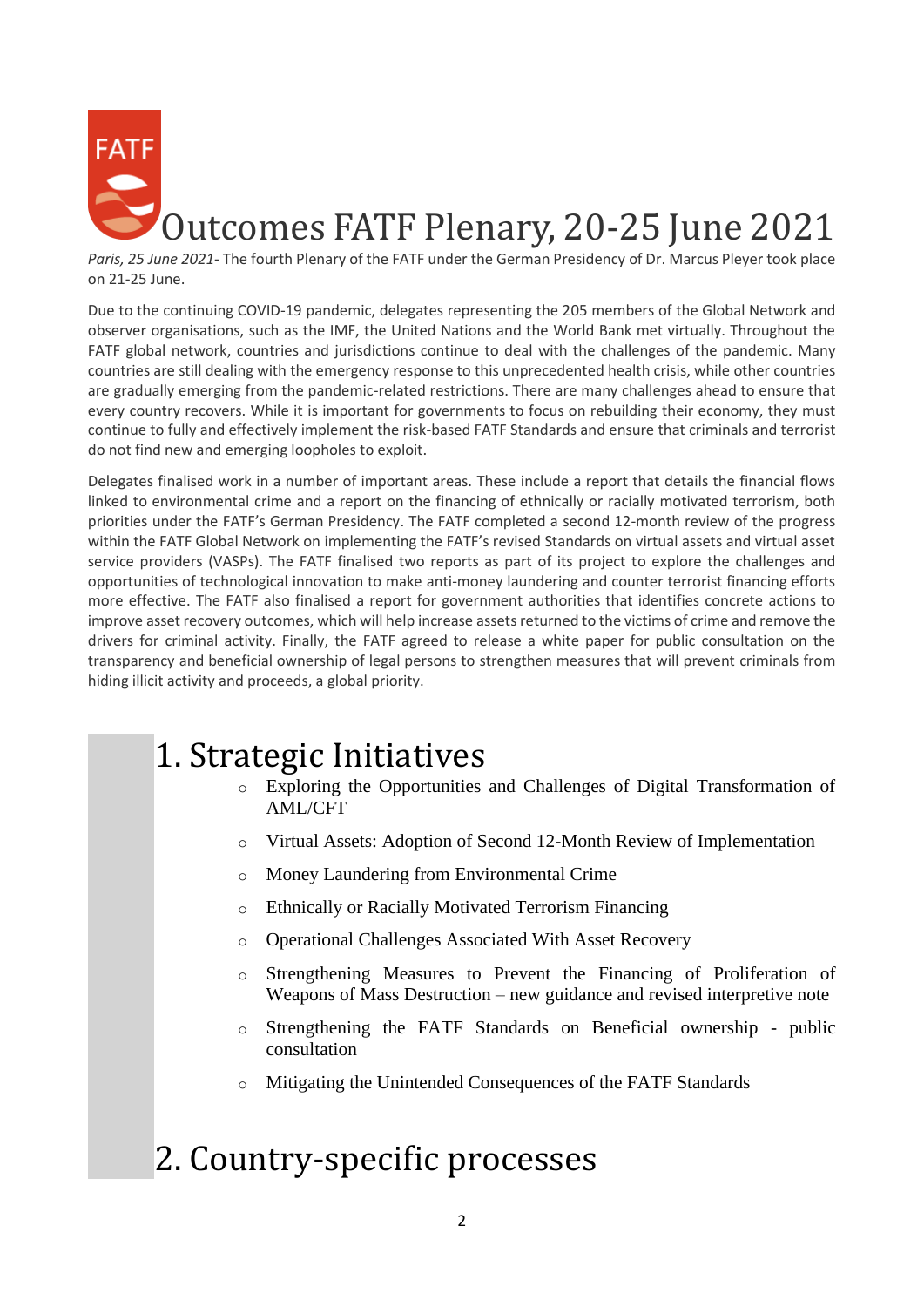- o Mutual Evaluation of Japan and South Africa
- o Jurisdictions under Increased Monitoring
- o Jurisdiction No Longer Under Increased Monitoring Ghana
- o Strengthening the Global Network

# 1. Strategic Initiatives

# Exploring the Opportunities and Challenges of Digital Transformation of AML/CFT

Under its German Presidency, the FATF launched a project to explore the benefits, efficiencies and cost savings that technology can offer as well as the challenges that digital transformation presents for AML/CFT. This Plenary, the FATF completed work in two areas and discussed progress on the use of advanced analytics and machine learning in detecting suspicious activities of money laundering (ML) and terrorist financing (TF), analysing financial intelligence, and understanding ML/TF risks.

# **Opportunities and Challenges of New Technologies for AML/CFT**

New technologies can improve the speed, quality and efficiency of measures to combat money laundering and terrorist financing. They can help financial institutions and supervisors, assess these risks in ways that are more accurate, timely and comprehensive. When implemented using a responsible and risk-based approach, new technologies and innovative products and services can also improve financial inclusion, bringing more people into the regulated financial system and thereby reinforcing the effectiveness of AML/CFT measures. The FATF finalised a report that identifies emerging and available technology-based solutions. The report highlights the necessary conditions, policies and practices that need to be in place to successfully use these technologies to improve the efficiency and effectiveness of AML/CFT. The report also examines the obstacles that could stand in the way of successful implementation of new technology. The report will be published on 1 July.

# **Stocktake on Data Pooling, Collaborative Analytics and Data Protection**

Technological advances in recent years have made it possible for financial institutions to analyse large amounts of data more efficiently and to identify patterns and trends more effectively. Data pooling and collaborative analytics can help financial institutions collaborate to better understand, assess and mitigate money laundering and terrorist financing risks. The FATF has examined innovative technologies that will make it easier and more effective to identify criminal activity, while reducing false positives and preventing criminals from exploiting information gaps between financial institutions.

The report also highlights the need to protect data protection and privacy, while enabling governments and institutions to fight financial crime: AML/CFT and data privacy and protection are both significant public interests that serve important objectives. New and emerging privacy-enhancing technologies offer promising ways to protect information in specific use cases and in line with national and international data protection and privacy frameworks. The report will be published on 1 July.

# Virtual Assets: Adoption of Second 12-Month Review of Implementation

The Plenary finalised a second 12-month review of the implementation of FATF's revised Standards on virtual assets and VASPs. The report finds that many jurisdictions have continued to make progress in implementing these revisions, finalised in 2019. So far, 58 out of 128 reporting jurisdictions advised that they have now implemented the revised FATF Standards, with 52 of these regulating VASPs and six of these prohibiting the operation of VASPs. The private sector have made progress in developing technological solutions to enable the implementation of the 'travel rule'. However, the majority of jurisdictions have not yet implemented the FATFs requirements, including the "travel rule". This disincentivises further investment in the necessary technology solutions and compliance infrastructure. These gaps in implementation also mean that we do not yet have global safeguards to prevent the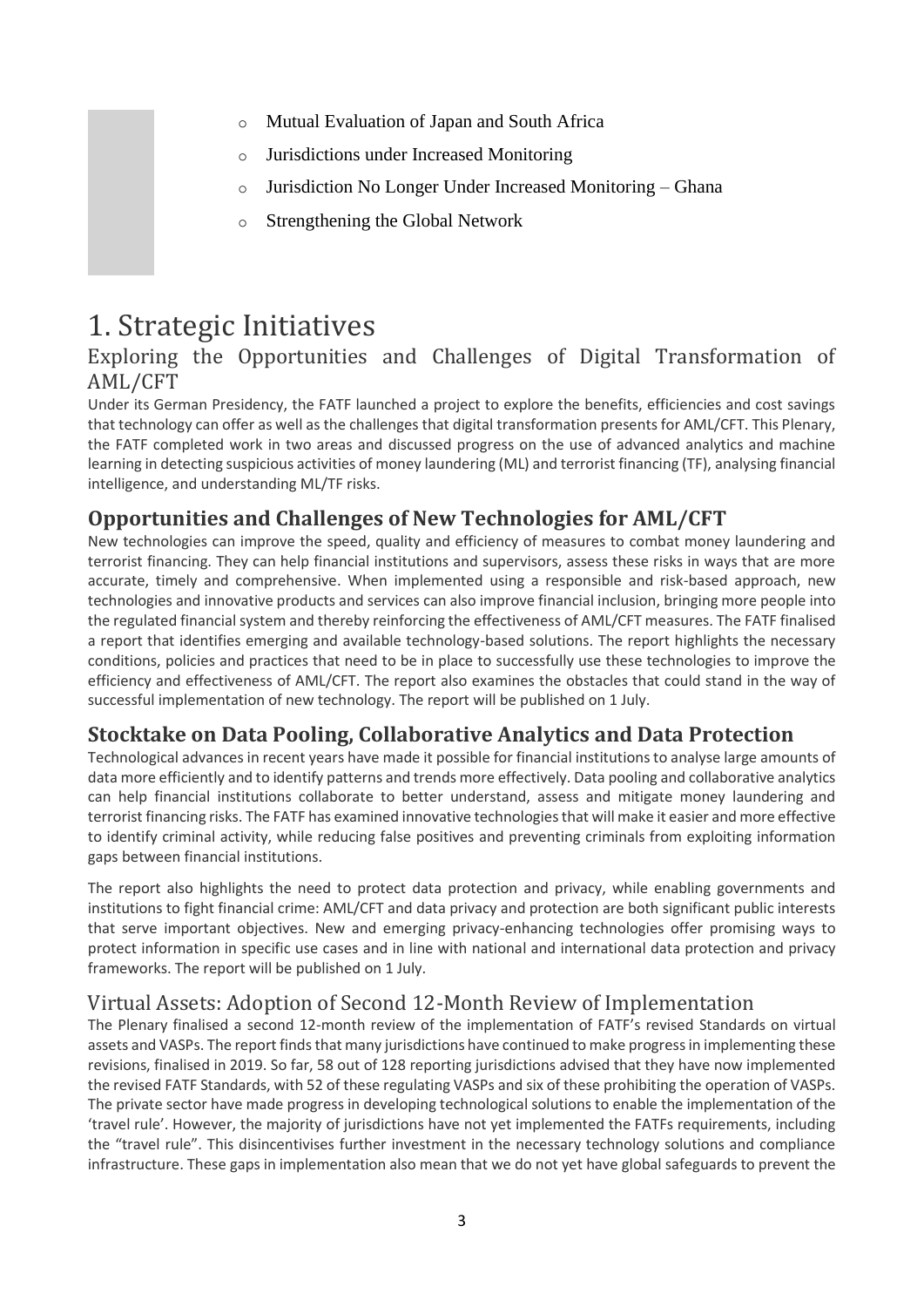misuse of VASPs for money laundering or terrorist financing. The lack of regulation or implementation of regulation in jurisdictions can enable continued misuse of virtual assets through jurisdictional arbitrage.

The report highlights the need for all jurisdictions to implement the revised FATF Standards, as quickly as possible. The Report also identifies potential future FATF actions to prevent the misuse of virtual assets for criminal activities, including by placing emphasis on actions to help mitigate the risk of ransomware-related virtual asset use. The report will be published on 5 July. The Plenary also agreed to finalise the FATF's revised Guidance on virtual assets and VASPs in October 2021. This revised Guidance will help assist jurisdictions and the private sector to implement the revised Standards as a priority.

#### Money Laundering from Environmental Crime

Environmental crime is a significant criminal enterprise, generating billions in illicit profits each year. This includes illegal mining, illegal logging, illegal land clearing and waste trafficking. There has been limited action by governments and the private sector to identify, investigate and prosecute laundering of proceeds from these crimes. As a result, environmental crimes have become "low risk, high reward" activities that provide a safe source of income for criminals, while causing devastating damage to the world's ecosystem. Building on the FATF's work on the Illegal Wildlife Trade, the FATF finalised a report that raises awareness about the scale and money laundering techniques of environmental crimes. The report highlights that criminals frequently use trade-based fraud and shell and front companies to launder proceeds from environmental crime. They often comingle legal and illegal goods early in the supply change to make it harder to detect suspicious financial flows.

The report stresses the need for AML authorities to collaborate with environmental crime investigators, environmental agencies and other non-traditional partners and foreign counterparts. This report will be published on 28 June.

### Ethnically or Racially Motivated Terrorism Financing

The FATF finalised a report on the funding behind ethnically or racially motivated terrorism, also referred to as extreme right-wing terrorism (ERW). While most ERW attacks were carried out by self-funded lone actors, they can also involve small and medium organisations, as well as transnational extreme right-wing movements. Extreme right-wing attacks have increased in recent years, highlighting the need to raise awareness about this complex phenomenon and its financing. While ERW groups do obtain funding from criminal activity, most funding comes from legal sources, such as donations, membership fees and commercial activities. The report highlights the challenges in tackling the financing of ERW and preventing attacks. These challenges include how countries view the threat, ranging from terrorism, to racially motivated violence. Few countries have designated ERW groups as terrorists and there are differences in the countries' legal regimes for addressing ERW activity. ERW groups are becoming increasingly sophisticated in the way they move and use funds and there are growing transnational links between the groups. The report encourages countries to continue to develop their understanding of this increasingly transnational criminal activity, including by considering ethnically or racially motivated terrorism financing (EoRMTF) in their national risk assessments. It also encourages public, private and international partners to work together to identify the threats and exchange best practices on combating EoRMTF. This report will be published on 30 June.

#### Operational Challenges Associated With Asset Recovery

Asset recovery is one of the key tools of effective action against money laundering and terrorist financing. By taking away the profits, authorities are removing the incentives that drive criminal activity. Asset recovery compensates the victims of crime and keeps illicit funds out of the financial system and broader economy. Asset recovery disrupts criminal activity, reduces dangers to society, and builds trust in a fair society and rule of law. While asset recovery is at the core of the FATF Recommendations, a large majority of assessed countries in the current cycle of mutual evaluations achieved only low or moderate levels of effectiveness in their ability to confiscate the proceeds of crime. The FATF finalised a report for government authorities that analyses the key obstacles to asset recovery and how to overcome them. The FATF will consider how to follow-up at its October meeting.

# Guidance on Proliferation Financing Risk Assessment and Mitigation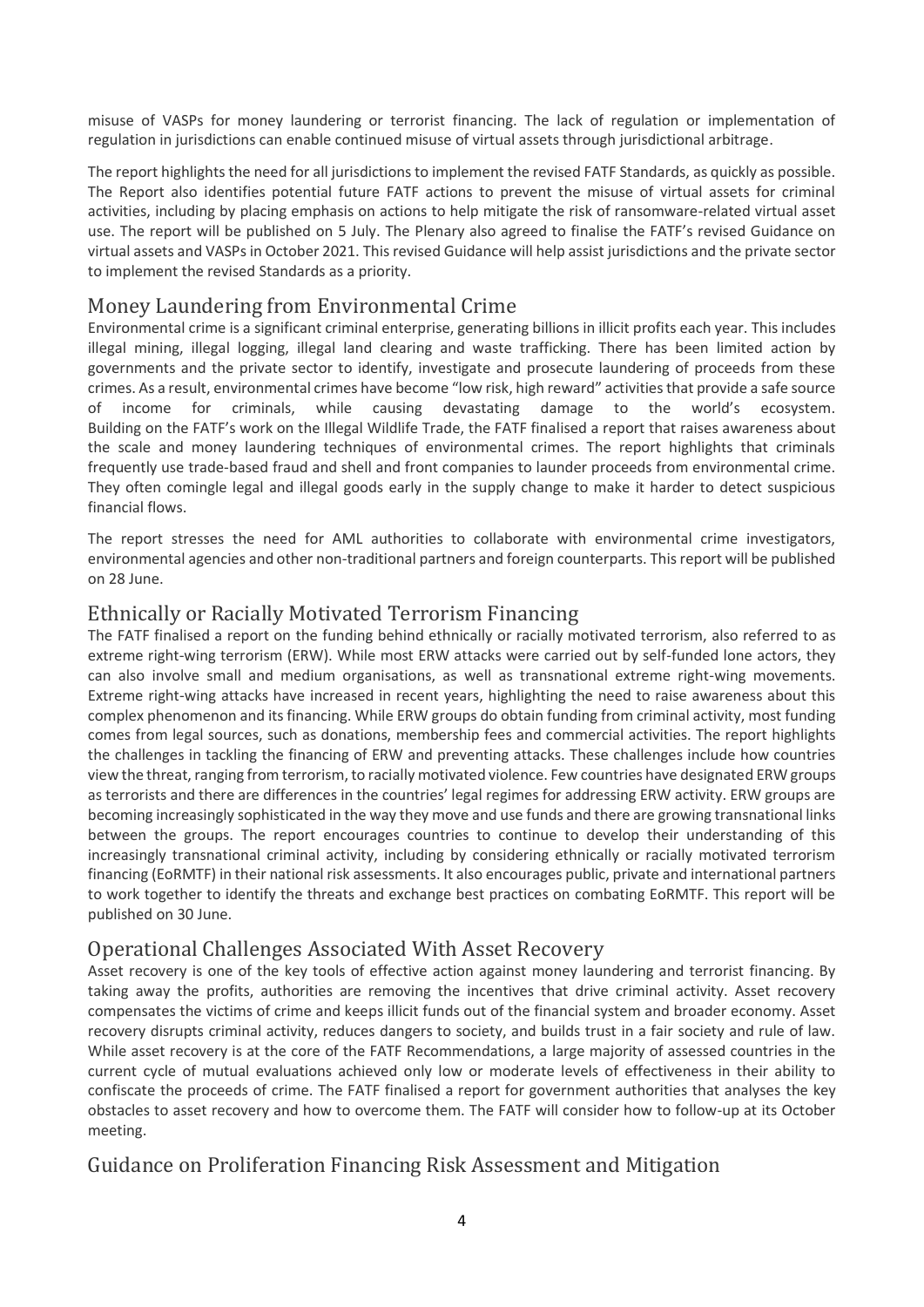In October 2020, the FATF revised its Standards (R.1 and INR.1) to require countries, financial institutions and designated non-financial businesses and professions (DNFBPs) to identify, assess, understand and mitigate their proliferation financing risks.

The FATF has now prepared guidance on proliferation financing risk assessment and mitigation, to help countries, financial institutions, DNFBPs and VASPs effectively implement the new mandatory FATF requirements. The guidance, which reflects the input from a public consultation in March 2021, explains how both public and private sectors should conduct risk assessments in the context of proliferation financing, and how they can mitigate the risks they identify. This guidance includes advice to supervisors and self-regulatory bodies responsible for ensuring that proliferation financing risks are being properly assessed and mitigated. The Guidance emphasises the need for supervisors, financial institutions, DNFBPs and VASPs to apply the new obligations in a manner that is proportionate to the risks identified, in order to avoid contributing to de-risking or financial exclusion. This guidance will be published on 29 June.

# Strengthening Measures to Prevent the Financing of Proliferation of Weapons of Mass Destruction

The FATF has now updated the Interpretive Note to the Recommendation 15, to clarify that the new obligations on proliferation financing risk assessment and mitigation also apply to VASPs. Like financial institutions and DNFBPs, VASPs must now identify, assess, and take actions to mitigate their proliferation financing risks.

# Strengthening the FATF Standards on Beneficial Ownership - public consultation

Transparency about the true beneficial ownership of companies is crucial to stop criminals from hiding their illicit activities and proceeds behind complex corporate structures. Front companies are used to hide criminal activities from law enforcement, including environmental crime and corruption. Improving beneficial ownership transparency has been on the FATF agenda since 2003 when it introduced the first global standards on this subject. However, as shown by FATF's mutual evaluations, and by major investigations, countries are still not doing enough to ensure that beneficial ownership information is available and up to date, and to prevent the abuse of company structures by criminals.

Earlier this month, G7 Ministers acknowledged this problem and pointed to the effectiveness of beneficial ownership registries as a tool to tackle it, as they agreed to implement and strengthen their own national registries of company beneficial ownership information.

The FATF is considering amendments to strengthen Recommendation 24 on the transparency and beneficial ownership of legal persons, including a multi-pronged approach to ensure beneficial ownership information is available to competent authorities, as well as stronger measures to manage the risks of legal persons, and stricter controls on bearer shares and nominees. The FATF is releasing a white paper for public consultation, and welcomes input from its stakeholders, including companies and other legal persons, financial institutions, designated nonfinancial businesses and professions (DNFBPs), and non-profit organisations by 27 August 2021. The FATF will discuss next steps at its October 2021 Plenary meeting.

• [White Paper Recommendation 24 -](https://www.fatf-gafi.org/publications/fatfrecommendations/documents/white-paper-r24.html) Public consultation

# Mitigating the Unintended Consequences of the FATF Standards

In February this year, the FATF launched a project to study and mitigate the unintended consequences resulting from the incorrect implementation of the FATF Standards. The FATF discussed the stocktake report, which examines de-risking, financial inclusion, undue targeting of non-profit organisations, and the curtailment of human rights. The project will now identify possible options to mitigate these unintended consequences.

# 2. Country-specific processes

# Mutual Evaluation of Japan and South Africa

The Plenary discussed the joint FATF and Eastern and Southern Africa Anti-Money Laundering Group assessment of South Africa's measures to combat money laundering and terrorist financing in a virtual session. The Plenary concluded that South Africa has a solid legal framework for combating money laundering and terrorist financing but significant shortcomings remain. In particular, the country needs to pursue money laundering and terrorist